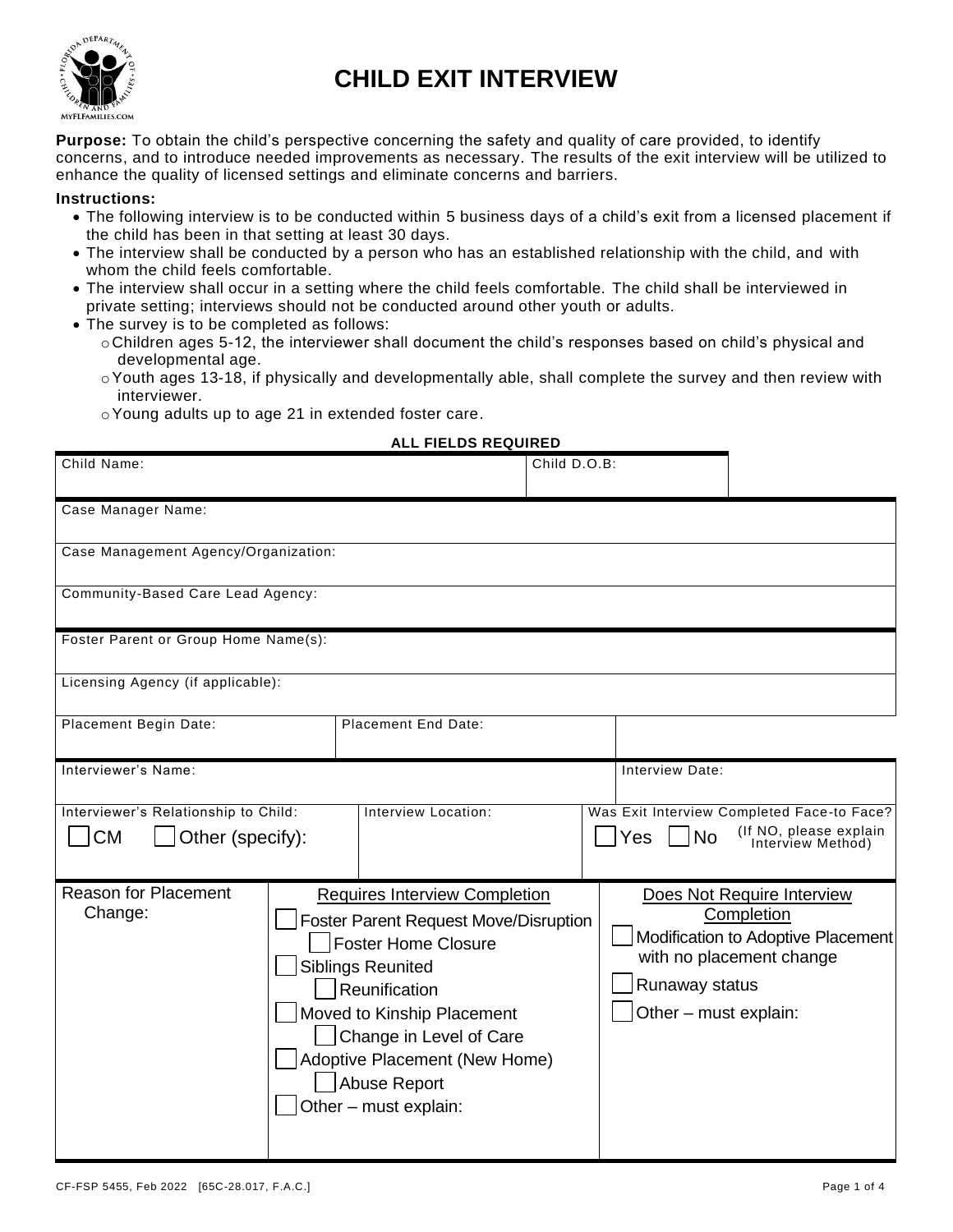**A. Child Safety and Satisfaction Assessment:** For each question, check the value that most closely corresponds to the response of the child, and include the response of the child in the narrative section below.

**Scale:**

- **1 = Disagree**
- **2 = Somewhat Disagree**
- **3 = Neutral**
- **4 = Mostly Agree**
- **5 = Strongly Agree**

| <b>Rating Scale: 5=Strongly Agree, 1=Strongly Disagree</b>                                                                              | 1 | 2 | 3 | 4 | 5 |
|-----------------------------------------------------------------------------------------------------------------------------------------|---|---|---|---|---|
| 1. I felt valued in this home.                                                                                                          |   |   |   |   |   |
|                                                                                                                                         |   |   |   |   |   |
|                                                                                                                                         |   |   |   |   |   |
| 2. I felt comfortable in this home.                                                                                                     |   |   |   |   |   |
|                                                                                                                                         |   |   |   |   |   |
|                                                                                                                                         |   |   |   |   |   |
| 3. I had enough food to eat and could eat food when I was hungry.                                                                       |   |   |   |   |   |
|                                                                                                                                         |   |   |   |   |   |
|                                                                                                                                         |   |   |   |   |   |
| 4. I had clothing that was the correct size.                                                                                            |   |   |   |   |   |
|                                                                                                                                         |   |   |   |   |   |
|                                                                                                                                         |   |   |   |   |   |
| 5. The caregiver allowed me to talk to my siblings and family<br>members. If the court ordered that I could not talk to anyone,         |   |   |   |   |   |
| that was explained to me. Indicate N/A in the narrative box if the<br>statement does not apply.                                         |   |   |   |   |   |
|                                                                                                                                         |   |   |   |   |   |
|                                                                                                                                         |   |   |   |   |   |
| 6. If I was sick or injured, I received the care I needed from my<br>caregiver. Indicate N/A in the narrative box if the statement does |   |   |   |   |   |
| not apply.                                                                                                                              |   |   |   |   |   |
|                                                                                                                                         |   |   |   |   |   |
|                                                                                                                                         |   |   |   |   |   |
| 7. I felt safe in this home.                                                                                                            |   |   |   |   |   |
|                                                                                                                                         |   |   |   |   |   |
|                                                                                                                                         |   |   |   |   |   |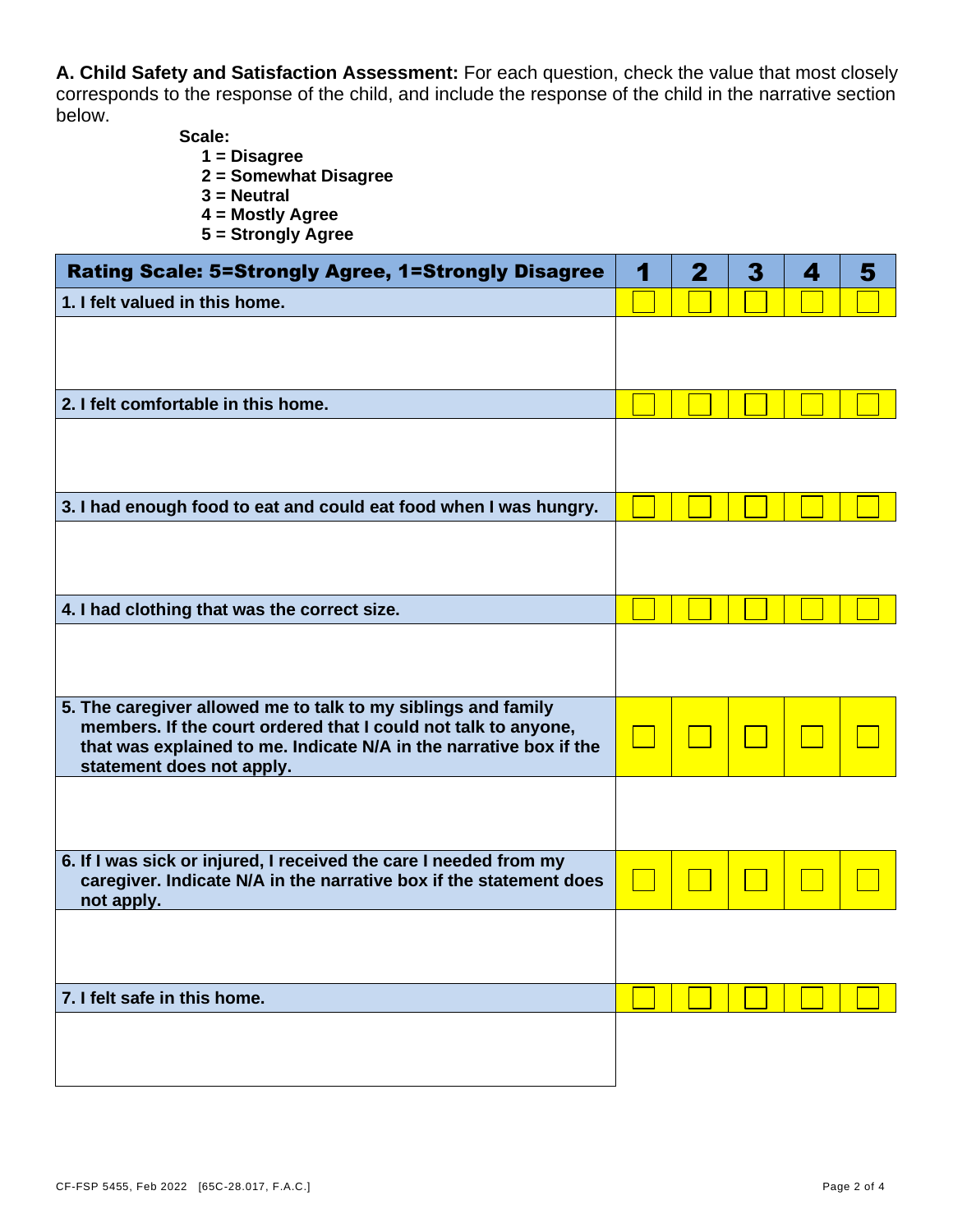| <b>Rating Scale: 5=Strongly Agree, 1=Strongly Disagree</b>                                          | 1 | 2 | 3 | 4 | 5 |  |  |
|-----------------------------------------------------------------------------------------------------|---|---|---|---|---|--|--|
| 8. I liked living at this home.                                                                     |   |   |   |   |   |  |  |
|                                                                                                     |   |   |   |   |   |  |  |
|                                                                                                     |   |   |   |   |   |  |  |
| 9. I was told ahead of time of the move, had time to pack my                                        |   |   |   |   |   |  |  |
| belongings, and had time to say goodbye.                                                            |   |   |   |   |   |  |  |
|                                                                                                     |   |   |   |   |   |  |  |
|                                                                                                     |   |   |   |   |   |  |  |
| 10. Was there anything you didn't like about living in this home or you think could be improved?    |   |   |   |   |   |  |  |
|                                                                                                     |   |   |   |   |   |  |  |
|                                                                                                     |   |   |   |   |   |  |  |
| 11. Do you know what happens in the placement when the rules are not followed? If so, please share. |   |   |   |   |   |  |  |
|                                                                                                     |   |   |   |   |   |  |  |
|                                                                                                     |   |   |   |   |   |  |  |
|                                                                                                     |   |   |   |   |   |  |  |
| 12. What did you like most about living in this home?                                               |   |   |   |   |   |  |  |
|                                                                                                     |   |   |   |   |   |  |  |
|                                                                                                     |   |   |   |   |   |  |  |
| 13. Anything additional you would like to share regarding this home?                                |   |   |   |   |   |  |  |
|                                                                                                     |   |   |   |   |   |  |  |
|                                                                                                     |   |   |   |   |   |  |  |
|                                                                                                     |   |   |   |   |   |  |  |

| <b>B. Signatures</b>     |       |  |  |  |
|--------------------------|-------|--|--|--|
| Child's Signature:       | Date: |  |  |  |
|                          |       |  |  |  |
|                          |       |  |  |  |
| Interviewer's Signature: | Date: |  |  |  |
|                          |       |  |  |  |
|                          |       |  |  |  |